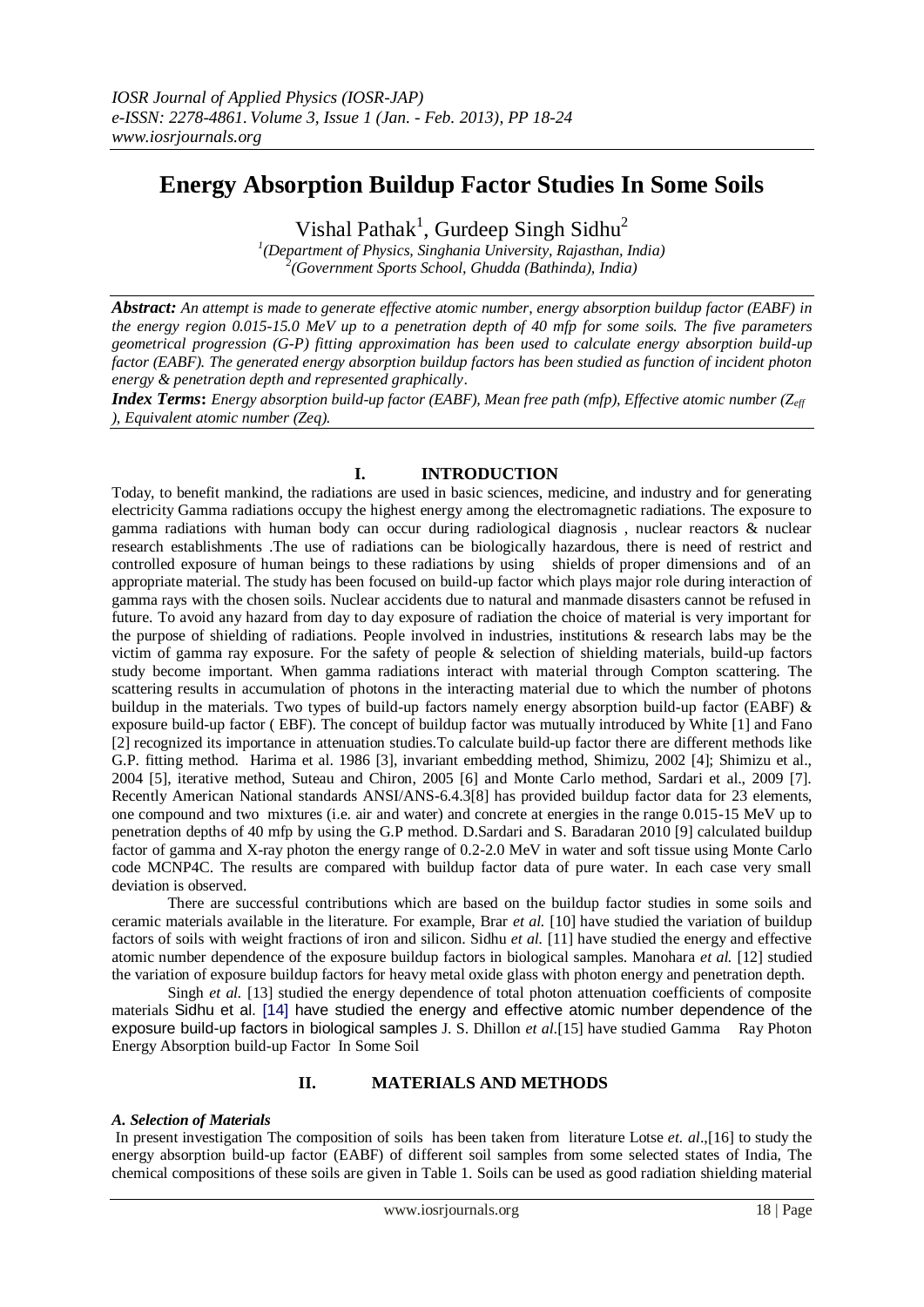because of their low cost and easy availability. As build up factor data for these samples is not available in any form, so energy absorption build-up factor (EABF) of the chosen soil samples has been calculated for incident photon energy from 0.015- 15.0 MeV and up to a penetration depth of 40 mfp.

| <b>Chemical</b><br>composition<br>Of soil | <b>Red Soil</b><br>(Bangalore)<br>S <sub>1</sub> | <b>Red Soil</b><br>(Thiruvallam)<br>S <sub>2</sub> | <b>Black Soil</b><br>(Coimbatore)<br>S3 | <b>Black</b><br>Soil<br>Indore)<br>S4 |
|-------------------------------------------|--------------------------------------------------|----------------------------------------------------|-----------------------------------------|---------------------------------------|
| SiO <sub>2</sub>                          | 54.34                                            | 50.44                                              | 59.80                                   | 62.46                                 |
| Al <sub>2</sub> O <sub>3</sub>            | 28.70                                            | 35.70                                              | 17.40                                   | 18.90                                 |
| Fe <sub>2</sub> O <sub>3</sub>            | 16.00                                            | 20.00                                              | 8.00                                    | 10.00                                 |
| CaO                                       | 1.12                                             | 1.68                                               | 4.62                                    | 4.48                                  |
| $P_2O_5$                                  | 0.06                                             | 0.09                                               | 0.09                                    | 0.08                                  |
| K <sub>2</sub> O                          | 1.80                                             | 2.72                                               | 3.85                                    | 2.71                                  |
| <b>MgO</b>                                | 0.21                                             | 0.23                                               | 0.21                                    | 0.23                                  |

**Table 1. Percentage Chemical Composition of the chosen soil samples**

# **B. Computational Work***:*

Build-up factors are computed by using G.P. fitting parameters and the equivalent atomic number Zeq of selected soil samples following three steps given below:

## **Step1. Calculations for equivalent atomic number (Zeq):**

To compute equivalent atomic number of chosen soil samples, the value of Compton partial attenuation coefficient ( $\mu_{\text{compton}}$ ) and total attenuation coefficient ( $\mu_{\text{total}}$ ) in cm2/g are obtained for selected samples in the energy range of 0.015 to 15.0 MeV by using the state of art and convenient computer program WinXCOM computer program Gerward et al. [17]; Gerward et al. [18]) initially developed as XCOM, Berger and Hubbel, [19]. Ratio R (μ compton/ μ total) for selected samples is calculated at energies 0.015 to 15.0 MeV using a simple computer program. For the interpolation of Zeq for selected samples, the ratio R of particular sample at a given energy is matched with the corresponding ratio of elements at the same energy. For the case, where the ratio R lies between two successive ratios of known elements, the value of Zeqis interpolated using following formula, Sidhu et al., [20] The value of  $Z_{eq}$  was interpolated by using the following formula of interpolation:

interpolation:  
\n
$$
Z_{eq} = \frac{Z_1 (\log R_2 - \log R) + Z_2 (\log R - \log R_1)}{\log R_2 - \log R_1}
$$
\n(1)

Where Z1 and Z2 are the elemental atomic numbers corresponding to the ratios ( $\mu_{comp}$  /  $\mu$ total) R1 and R2 respectively and R is ratio for given material at a particular energy. The computed Zeq for selected soil samples is given in table 2.

| <b>Sr No</b>   | <b>Energy</b><br><b>MeV</b> | Equivalent<br>atomic<br>number<br>BC<br>RT<br><b>RB</b><br>BI |                |                |           |
|----------------|-----------------------------|---------------------------------------------------------------|----------------|----------------|-----------|
|                |                             | S1                                                            | S <sub>2</sub> | S <sub>3</sub> | <b>S4</b> |
| $\mathbf{1}$   | 0.015                       | 14.49                                                         | 14.64          | 13.53          | 13.72     |
| $\mathfrak{p}$ | 0.02                        | 14.71                                                         | 14.88          | 13.68          | 13.89     |
| 3              | 0.03                        | 14.93                                                         | 15.1           | 13.86          | 14.13     |
| 4              | 0.04                        | 15.07                                                         | 15.27          | 13.98          | 14.21     |
| 5              | 0.05                        | 15.19                                                         | 15.37          | 14.06          | 14.32     |

**Table 2 Equivalent atomic numbers (Zeq) of soil samples**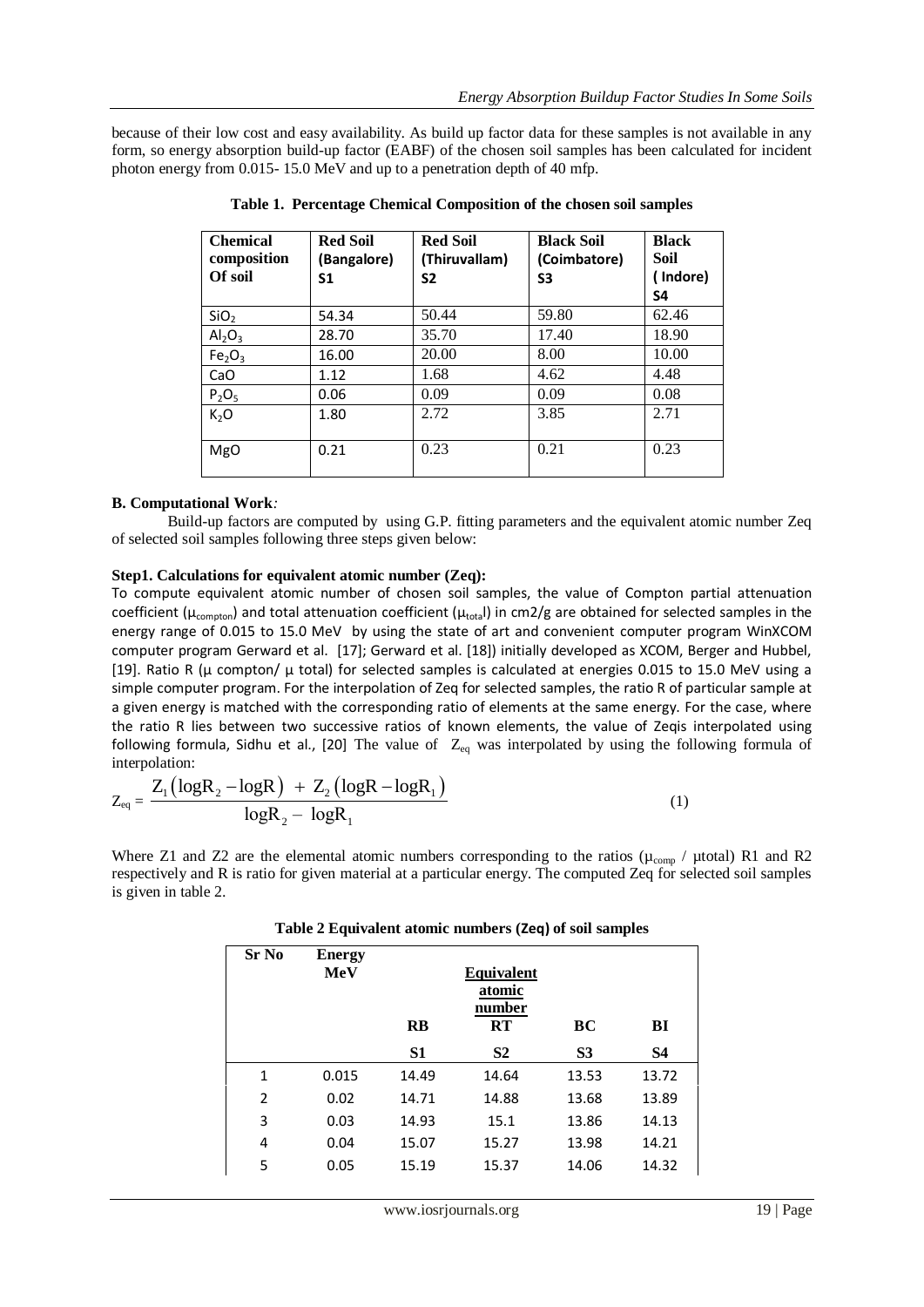| 6  | 0.06           | 15.27 | 15.51 | 14.17 | 14.4  |
|----|----------------|-------|-------|-------|-------|
| 7  | 0.08           | 15.4  | 15.64 | 14.21 | 14.45 |
| 8  | 0.1            | 15.54 | 15.78 | 14.29 | 14.59 |
| 9  | 0.15           | 15.49 | 15.49 | 13.98 | 14.92 |
| 10 | 0.2            | 16.92 | 16.92 | 14.49 | 14.49 |
| 11 | 0.3            | 16.99 | 16.99 | 14.5  | 14.5  |
| 12 | 0.4            | 16.5  | 16.5  | 14.5  | 14.5  |
| 13 | 0.5            | 16.5  | 16.5  | 14.5  | 14.5  |
| 14 | 0.6            | 16.5  | 16.5  | 14.5  | 14.5  |
| 15 | 0.8            | 16.5  | 16.5  | 14.5  | 14.5  |
| 16 | $\mathbf{1}$   | 16.5  | 16.5  | 14.5  | 14.5  |
| 17 | 1.5            | 16.5  | 16.5  | 14.5  | 14.5  |
| 18 | $\overline{2}$ | 12.92 | 12.94 | 12.88 | 12.88 |
| 19 | 3              | 12.66 | 12.66 | 11.72 | 11.72 |
| 20 | 4              | 12.39 | 12.39 | 11.94 | 11.94 |
| 21 | 5              | 12.57 | 12.57 | 11.99 | 11.99 |
| 22 | 6              | 12.29 | 12.29 | 11.92 | 11.92 |
| 23 | 8              | 12.49 | 12.49 | 12.16 | 12.16 |
| 24 | 10             | 12.28 | 12.42 | 11.73 | 11.91 |
| 25 | 15             | 12.5  | 12.62 | 11.89 | 12.01 |

## **Step2 – Computation of G-P fitting function parameters**

The G.P fitting parameters were calculated by simple process of interpolation.These parameters were then used to generate energy absorption buildupfactor for soil samples by using the formula which is given by Harima et al [21]for chosen energy range of 0.015 to 15.0 MeV.and upto a penetration depth of 40 mean free path.The computed values of Zeq for the chosen samples of soil were used to interpolate G- P fitting function parameters for the energy absorption buildup factors in chosen energy range ( 0.015 to 15.0MeV) and penetration depth( 1- 40 mfp) . The formula, Sidhu et al., [20] used for the purpose of interpolation of the G.P. fitting parameters is given below:

given below:  
\n
$$
P = \frac{P_1(\log Z_2 - \log Z_{eq}) + P_2(\log Z_{eq} - \log Z_1)}{\log Z_2 - \log Z_1}
$$
\n(2)

where P1 and P2 are the values of G.P. fitting parameters corresponding to atomic number Z1 and Z2 respectively at a given energy and Zeq is the equivalent atomic number of chosen soils at same energy

#### **step3 – Computation of Energy absorption build-up factors**

The G-P fitting parameters were then used to generate energy absorption build-up factor for the chosen samples for energy range of 0.015 to 15.0 MeV. using the following G.P fitting formula given by Harima *et al.*[21]

$$
B(E,x) = 1 + \frac{(b-1)(k^{x}-1)}{K-1} \quad \text{for } K \neq 1
$$
 (3)

B(E,x) = 1 + (b-1)x for K=1  
\nK(E, x) = 
$$
cx^a + d \frac{\tanh(x / x_k - 2) - \tanh(-2)}{1 - \tanh(-2)} x \le 40 \text{mfp}
$$
 (5)

Where E is the incident photon energy, x is the penetration depth in mean free path and b,c,a,  $X_k$  and d are G-P fitting parameters. The parameter  $K(E, x)$  represents photon dose multiplication and change in the shape of spectrum with increasing penetration depth. K is represented by tangent hyperbolic function of penetration depth in mfpHere the mean free path (mfp) is defined as the average distance that photons of a given energy travel before an two successive interactions in a given medium occur. It is equal to the reciprocal of the attenuation coefficient. The ratio of the total value of a specified radiation quantity at any point to the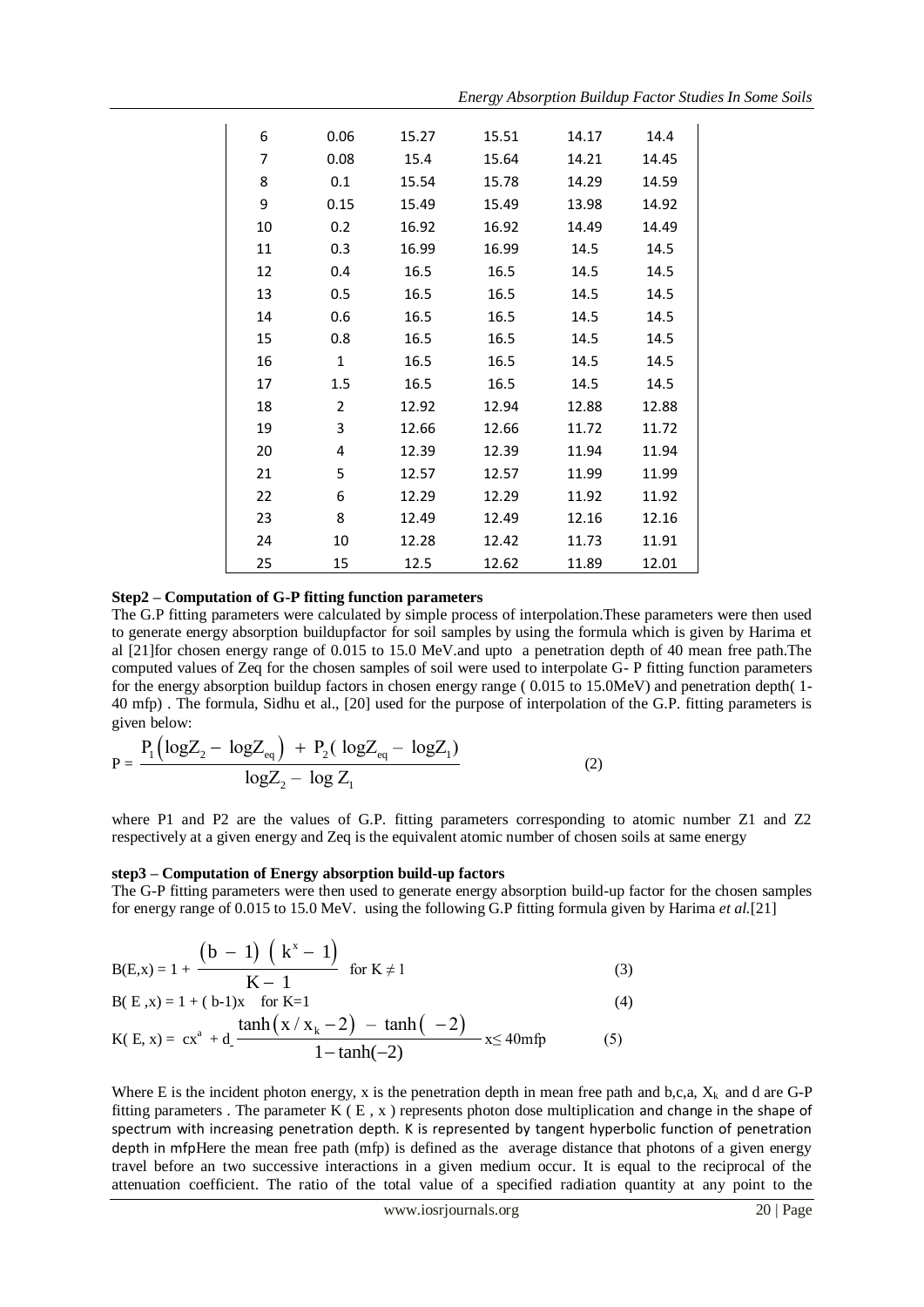contribution to that value from radiation reaching the point without having undergone any collision is called "buildup factor".

## **Results and discussion**

The chemical composition of chosen soils is listed in Table 1. Table 2 shows the obtained equivalent atomic numbers of the chosen soil samples. The generated energy absorption build-up factor EABF values for soil samples have been shown in graphical form at fixed penetration depth (Figs. 1 to 4) as well as at fixed energy values (Figs. 5 to 8) and (Figs 9 to 12)., The generated energy absorption build-up factor values are plotted against the penetration depth (mfp) for chosen soil samples for energy from .015 to 15 MeV with penetration depth up to 40mfp.From present results it is concluded that for chosen soil samples the energy absorption buildup factor (EABF) increases with increase in penetration depth. It is also seen that the Energy absorption buildup factor values are extremely large for low energies nearly up to 0.1 MeV , and increases with greater penetration depth. The increase in energy absorption build-up factor with penetration depth is small for low energies' and for high energies it increases rapidly.

## **1. Effect of Incident Photon Energy on Energy Absorption Buildup Factor (EABF)**

From Figs. 1 to 4 it has been observed that EABF values of chosen soils start increasing with increase in photon energy up to a maximum energy at intermediate energies and then further start decreasing with increase in energy of gamma ray. Here the low value of buildup factor around 0.015 MeV is due to predominance of photo electric effect in this energy region which results in fast removal of low energy photons, thereby not allowing these photons to buildup. It is further observed that in the energy range 0.15 MeV to 0.8 MeV the buildup factor values are high for a given penetration depth due to dominance of Compton effect. Which only helps in the degradation of photon energy and fails to remove a photon completely. Because of multiple scattering of photons they exist for longer time in material which leads to a higher value of buildup factor. Here it is also observed that at gamma ray energy 0.2 MeV, buildup factor value is very high because of exclusive dominance of Compton effect. Furthermore it is also observed that for energies greater than 2.0 MeV, the dominance of pair production phenomenon over Compton effect increases, so values of buildup factor decreases. The variation of EABF with incident photon energy seem to be independent of chemical composition of chosen soils beyond 2.0 MeV respectively.

0.01 0.1

## **2. Effect of Penetration Depth on Energy Absorption Buildup Factor**

The values of EABF of chosen soils increase with the increase in penetration depth. At lowest photon energy 0.015 MeV EABF values are low because of dominance of photoelectric effect, but at 0.2 MeV photon energy EABF values are much higher due to dominance of Compton effect. It can also be seen, at photon energy 5 and 15 MeV EABF values are low due to predominance of pair- production as in (figs. 5 to 8).

The curves of different energies show that there is continuous increase in EABF with increase in penetration depth for all soil samples. It is due to the fact that the increase in penetration depth increases the interaction of gamma-radiation photons with matter which results in generation of large number of low energy photons due to occurrence of Compton scattering process.The values of EABF of chosen soil increases with increase in penetration depth between 15 to 40 mfp at energy range of 5-15 MeV. The reason behind the pair production process starts pre- dominating and results with an electron-positron pair for lower penetration depth, these particles may escape from the material or after multiple collisions with in the material comes to rest and further annihilates. With the increase in penetration depth, these secondary gamma rays (as a result of annihilation) contribute to the rise in intensity of the primary gamma rays

#### **3. Effect of Effective Atomic Number on EABF**

As in Table 2 every soil have different Zeq at various energy levels, so to assign a particular atomic number to each material, mean of Zeq of each sample at various photon energies is calculated and mean so calculated is treated as the effective atomic number i.e. Zeff of that soil

$$
Z_{\text{eff}} = \frac{\sum_{B=0.015}^{15.0} Zeq}{25} \tag{6}
$$

Values of Zeff of Soil samples i.e  $S_1, S_2, S_3$  and  $S_4$  are 14.76, 14.83,13.51 and 13.64 respectively. This is very helpful in studying the behavior of buildup factor of different chosen soils at fixed penetration depths and fixed photon energy.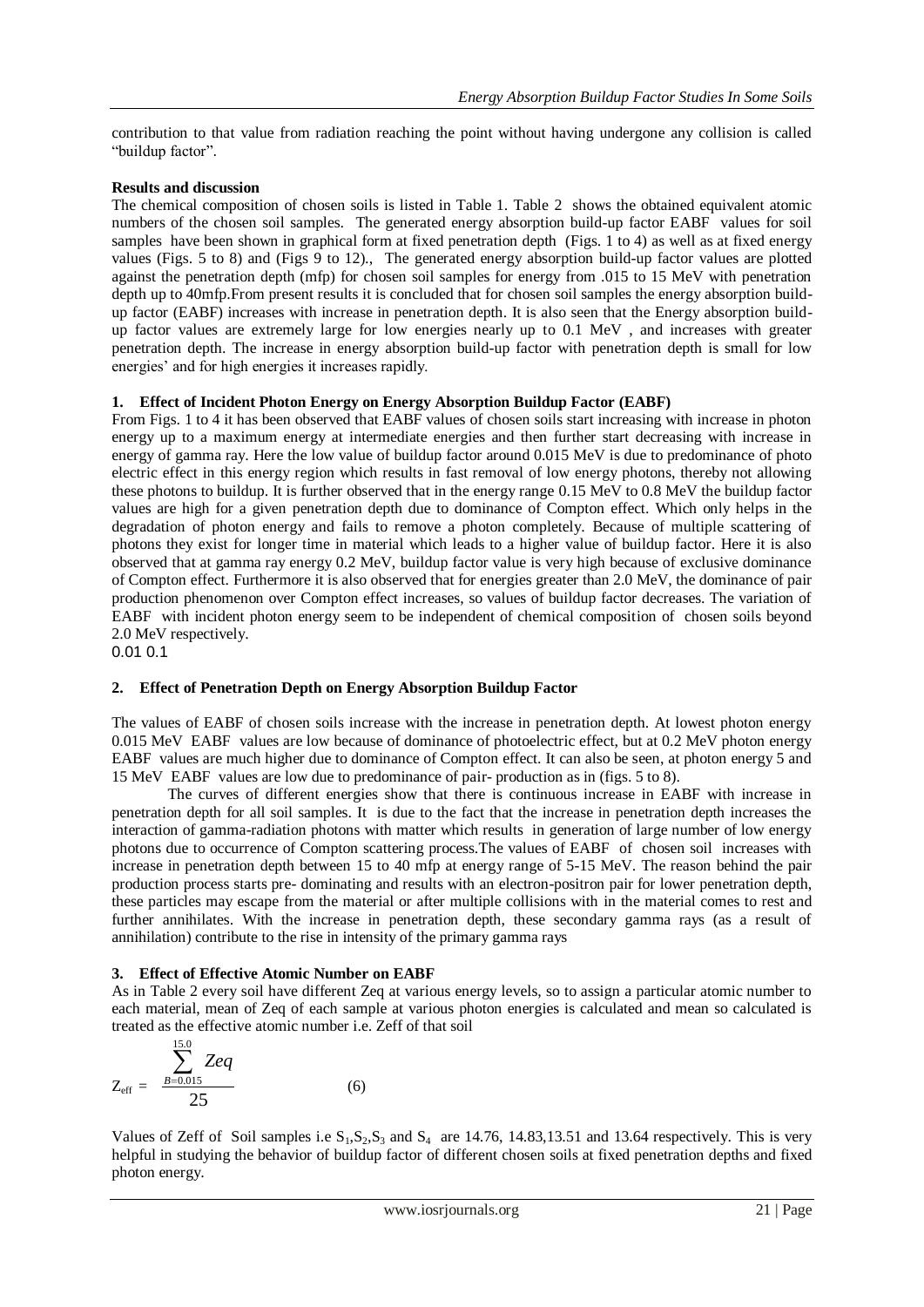# **III. Conclusions**

This study of build-up factor of chosen soils will be helpful in estimating the transport and degradation of gamma radiations in these chosen soil samples.Generaly Lead and Mercury are used as shielding materials. But due to their high cost and non availability these are difficult to use at large scale. Soils can be used as a gammaray shielding material in field experiments which is suitable from the point of view of cost and availability. Above studies projects Soil as a potential radiation shielding material

#### **Acknowledgment**

The authors are grateful to Berger and Hubbell for providing the convenient computer program XCOM/WinXcom with the help of National Institute of Standards and Technology, Gaithersburg.





Figure 1 Variation of energy absorption build-up factor with incident photon energy(MeV)



Figure 3 Variation of energy absorption build-up factor with incident photon energy(MeV)

Figure 2 Variation of energy absorption buildupfactor with incident photon energy(MeV)



Figure 4 Variation of energy absorption build-up factor with incident photon energy(MeV)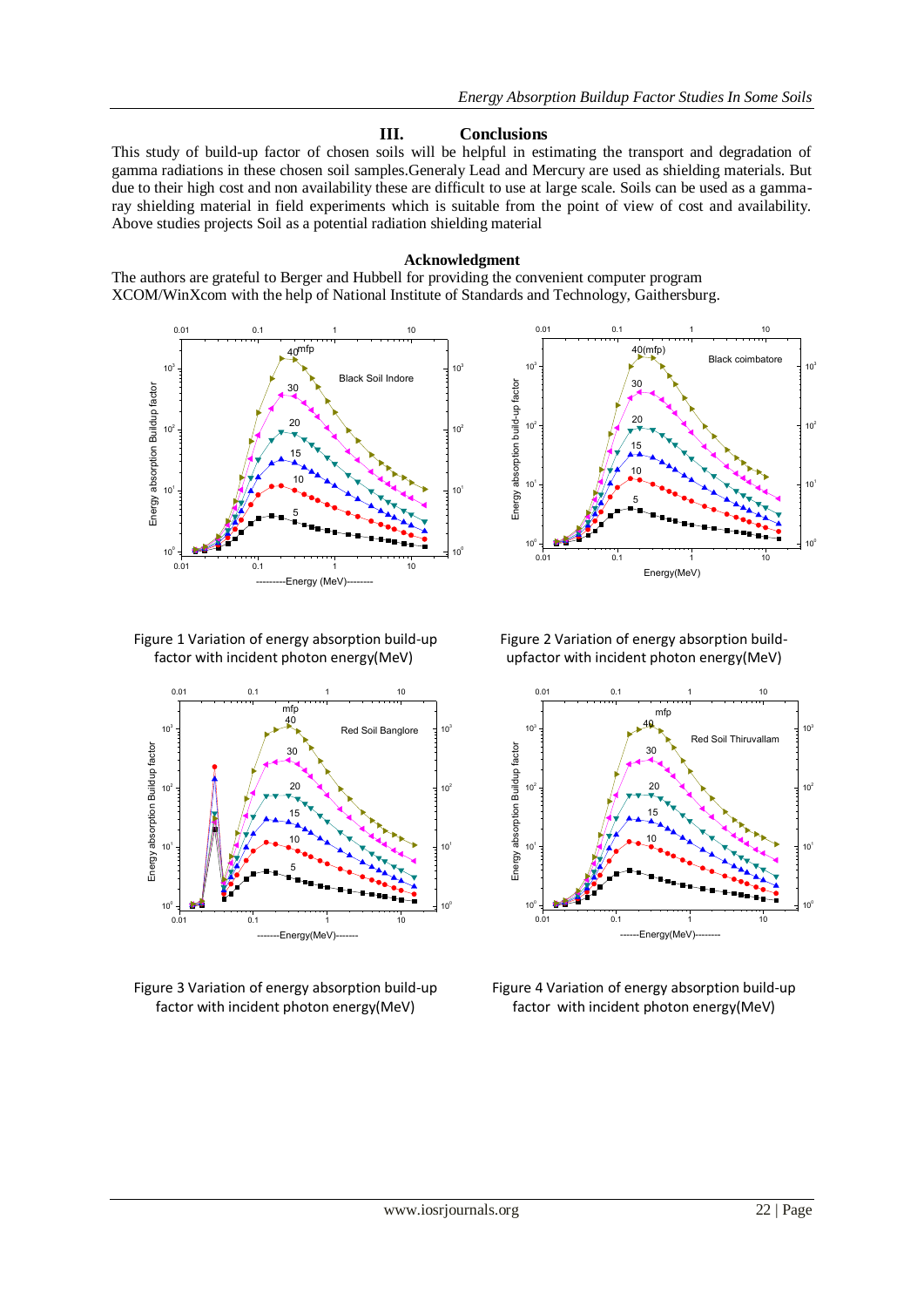

Fig. 5 The EABF for soils upto 40mfp





Fig. 9 The EABF for soils upto 40mfp



Fig. 6 The EABF for soils upto 40mfp



Fig. 8 The EABF for soils upto 40mfp



Fig.10 The EABF for soils upto 40mfp